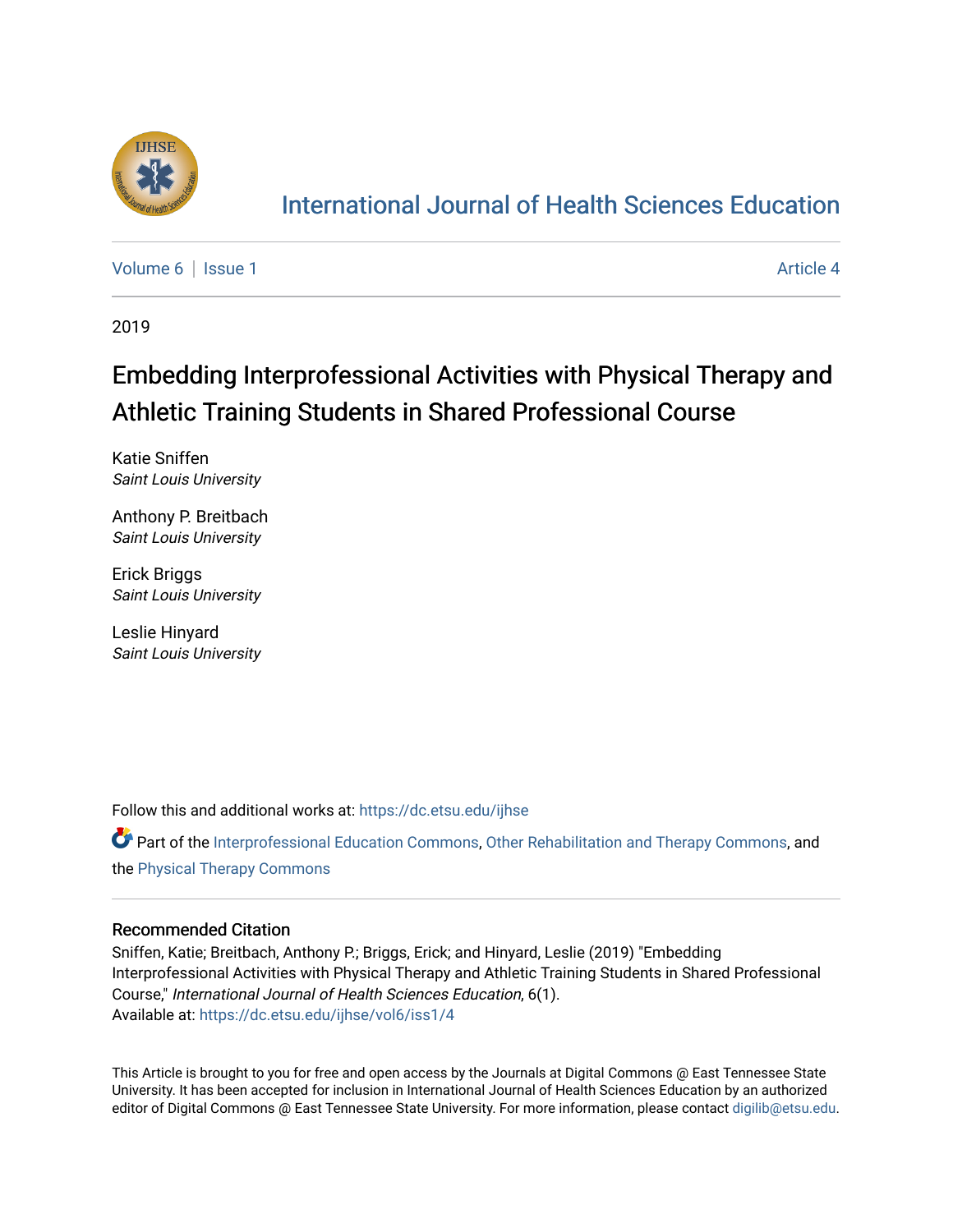#### **Introduction and Background**

Health professions education programs are charged with preparing students for their "social contract" responsibility as both healers and professionals (Cruess & Cruess, 2008). Students' professional socialization during their program of study is impacted by the progressive development of expectations regarding one's professional roles and responsibilities throughout their clinical and educational experiences (Klossner, 2008). Institutions have turned to interprofessional education (IPE) as a means of preparing students for their role as health professionals. The World Health Organization (WHO) has defined IPE as learning that "occurs when students from two or more professions learn about, from and with each other to enable effective collaboration and improve health outcomes" (World Health Organization, 2010, p. 13). IPE experiences allow students to gain knowledge about their professional roles and the roles of others in the context of team-based health care (Lairamore et al., 2018; Nelson S, 2014; Shoemaker, Platko, Cleghorn, & Booth, 2014; Trommelen, Hebert, & Nelson, 2014). There has been an effort to embed authentic interprofessional learning experiences in formal professional program curriculum (Khalili, Hall, & DeLuca, 2014; Lockeman et al., 2017).

In 2010, an Expert Panel from the Interprofessional Education Collaborative (IPEC) developed "Core Competencies for Interprofessional Collaborative Practice*"* "inspired by a vision of interprofessional collaborative practice as key to the safe, high quality, accessible, patientcentered care desired by all" (Interprofessional Education Collaborative, 2011). The competencies provide a structure for faculty, programs, institutions and accreditation groups as they design learning experiences in the development of collaboration-ready health professionals. The IPEC competencies were updated in 2016 organizing the competencies within a singular domain entitled "Interprofessional Collaboration". This domain was subdivided into 4 topics: (1) Values/Ethics for Interprofessional Practice, (2) Roles and Responsibilities, (3) Interprofessional Communication, and (4) Teams and Teamwork (Interprofessional Education Collaborative, 2016). These topical competency areas each contain 8-11 sub-competencies that are "developmentally appropriate for the learner; able to be integrated across the learning continuum; sensitive to the systems context and applicable across practice settings; applicable across professions; stated in language common and meaningful across the professions; and outcome driven" (Interprofessional Education Collaborative, 2016, p. 10). Accreditation bodies in the health professions look to use this structure when embedding IPE into their standards (Zorek & Raehl, 2013).

Relative to athletic training education, Standard 8 of the 2020 "Standards for Accreditation of Professional Athletic Training Programs" requires that "planned interprofessional education is incorporated within the professional program," and further emphasizes that students must have multiple exposures to IPE to meet this criterion (Commission on Accreditation of Athletic Training Education, 2018). Additionally, the Commission on Accreditation for Physical Therapy Education "Standards and Required Elements for Accreditation of Physical Therapist Education Programs" Standards 6 and 7 reference the presence of interprofessional education and collaborative practice (Commission on Accreditation for Physical Therapy Education (CAPTE), 2017).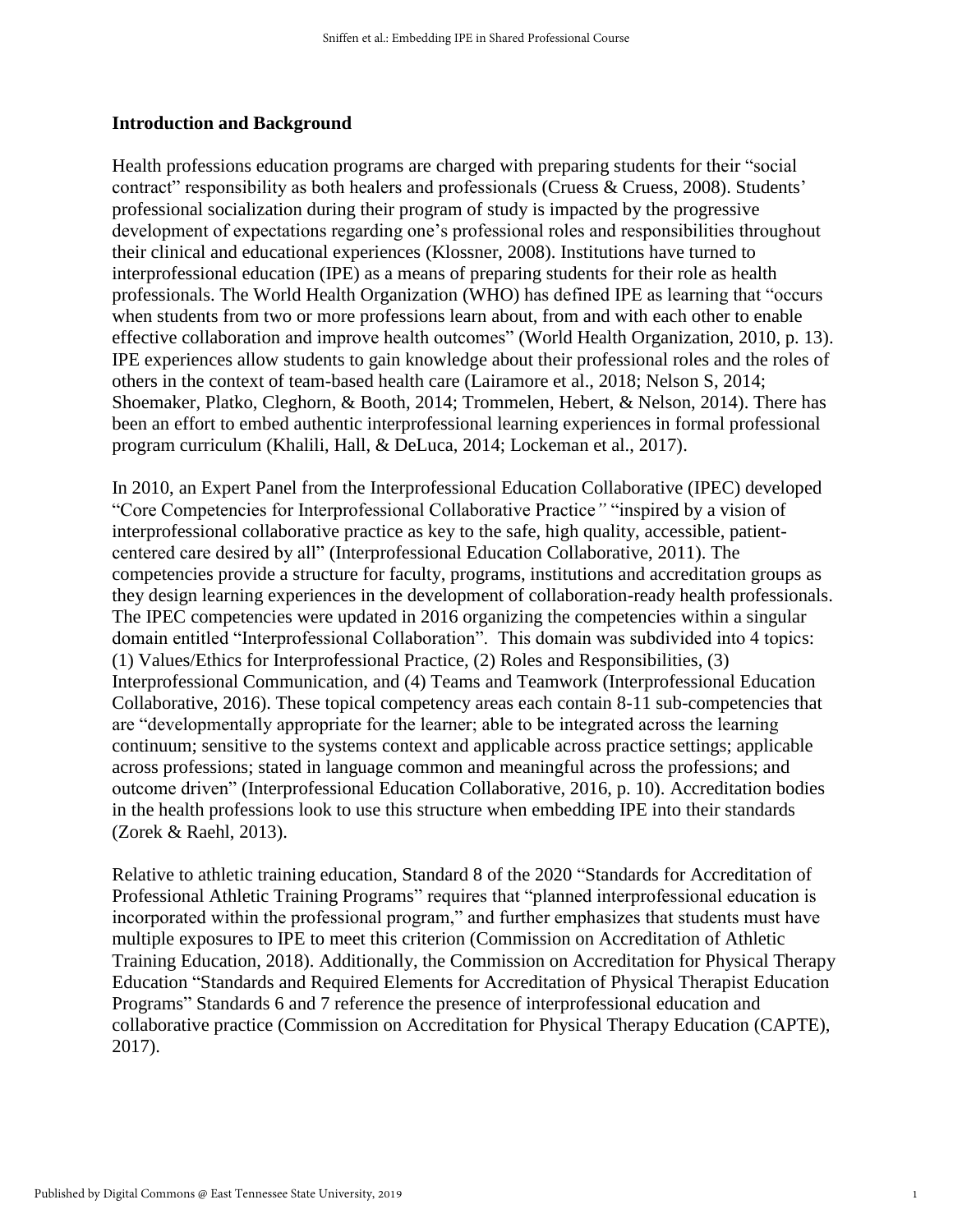Programs have flexibility in how they incorporate IPE into their curricula, creating an opportunity for educators to develop unique approaches to meeting these standards that best fulfill the needs of their program. Inclusion of IPE in existing professional courses further warrants the exploration of student reflections on the experience of engaging in IPE activity to ensure learning objectives are being met.

## **Case-Based Learning Activities**

Group learning activities are incorporated in many interprofessional education curricula and may lend towards increased role clarity in student learners. One university describes an activity in which students are placed in interprofessional groups to solve medication reconciliation cases with a stated objective of improving knowledge of one's own professional role and responsibilities regarding medication practices (Nelson S, 2014). The use of simulated casebased learning activities was used by having interprofessional student groups address the needs of a virtual patient (Shoemaker et al., 2014). Qualitative analysis of the students' reflections indicated a majority of students reported improved knowledge of the roles and scope of practice of other professions after the exercise and increased comfort interacting with other professionals (Shoemaker et al., 2014). In addition, a majority of students participating in the interprofessional group interview of a standardized patient indicated learning something useful about their health care colleagues (Barnett, Hollister, & Hall, 2011).

Existing literature supports the use of case-based exercises interprofessionally to improve role clarity. Colgrove and VanHoose (2017) found that physical therapy doctorate (DPT) and physical therapy assistant (PTA) students in interprofessional case-based learning activities had improved role clarity and overall performance on the task as compared to learners using the same cases in a uniprofessional fashion. Trommelon, Hebert and Nelson (2014) used interprofessional case-based learning and found improved role clarity, communication, and willingness to refer patients with vestibular disorders to the other professions. In a large longitudinal study on interprofessional and group learning, Lairamore and colleagues (2018) found that interprofessional case-based activities increased the knowledge of professional identities. However, they found that smaller teams with more clinically realistic groupings of professions provided a greater benefit to the learners. Ivey, Bowman and Lockeman (2018) also reported that occupational therapy (OT) and physical therapy (PT) students enrolled in a case-based class benefited with improved self-efficacy and positive learning outcomes. At our university, OT, PT and athletic training (AT) students follow comparable trajectories through an early assurance model with similar pre-professional coursework. We expect similarly enhanced interprofessional collaborative practice in a first-semester professional course that combines the allied health professions of AT and PT students and includes case-based learning activities.

## **Course Design**

The course in Therapeutic Modalities is part of the required curriculum for graduate level Athletic Training and Physical Therapist Education Programs. For both groups of students, the course is taken during the first Fall term of their professional program, after completing an initial two courses in the previous Summer term. Most students had matriculated into their professional programs from the university's undergraduate program in Exercise Science, and many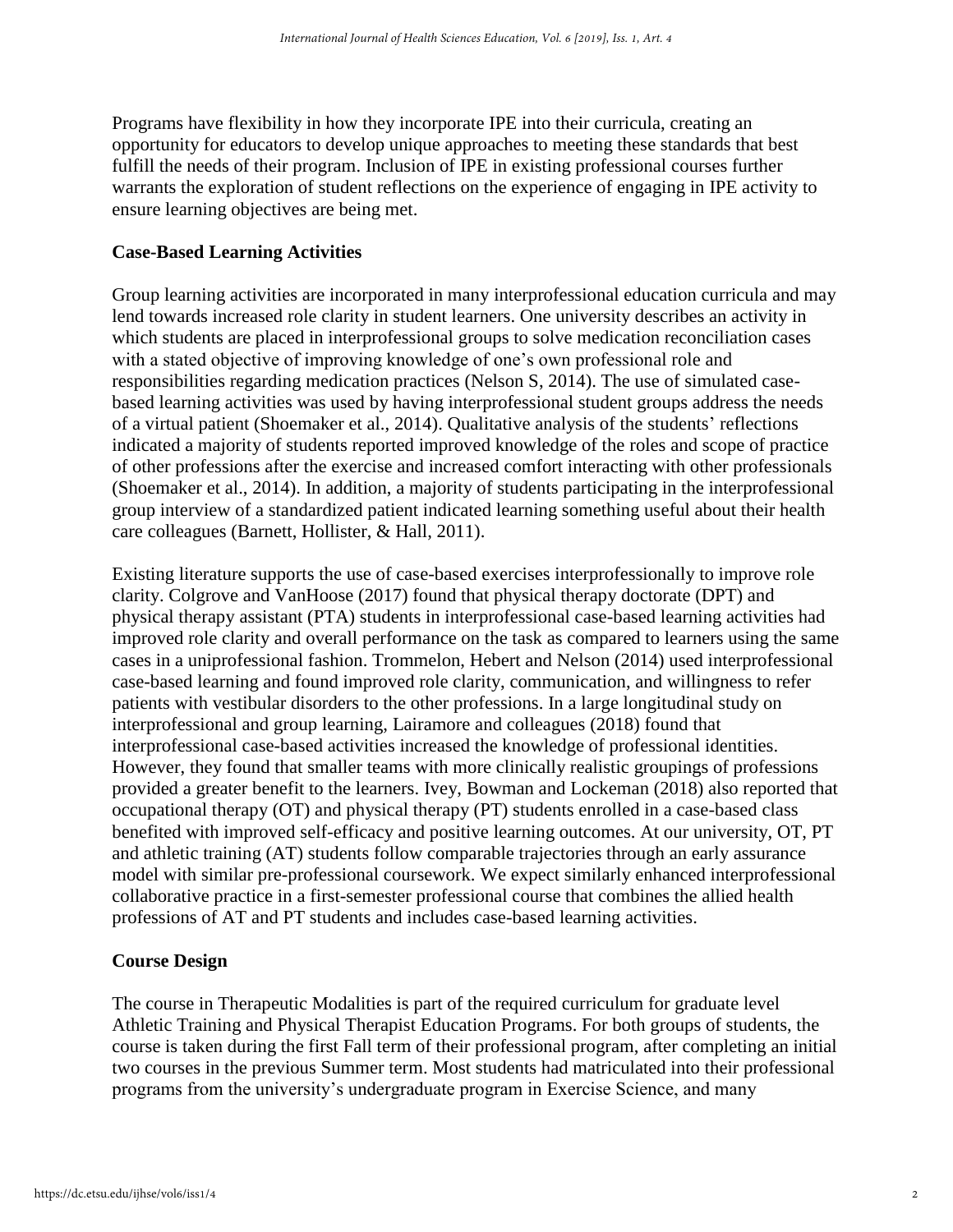participated in either the Concentration or Minor in IPE. The course consists of two 50-minute lecture sessions per week and all students participate in one of four, two-hour lab sections per week.

## **Instructors**

The course is taught by an interprofessional teaching team consisting of an athletic trainer as the course director, physical therapist as the lab coordinator, and two athletic trainers as lab instructors. Students observed the interprofessional interaction between instructors primarily during weekly two-hour lab sessions. The teaching team shared roles and responsibilities of teaching course content, demonstrating modality set-up and application, and evaluating student performance. Mutual trust and respect were demonstrated among the teaching team as each instructor expressed value in their colleague's experience, opinions, and capabilities.

## **Lab**

Each student participated in a weekly two-hour lab session. Two of the four lab sections were uniprofessional, while one section had two AT students enrolled with 27 PT students and another had four PT students enrolled with 20 AT students. Although these experiences were primarily uniprofessional in composition, all lab activities involved working together in groups of two-tofive. Student groups completed lab packets that facilitated clinical understanding and application of the therapeutic modalities. Students engaged in shared learning as they provided feedback to each other and collaborated in the shared goal of completing the assignments. The interprofessional teaching team provided instruction, demonstration, and was available for questions during all lab times.

## **Case-Based Learning Activity**

Case-based learning activities, in which students work together in teams, were implemented during lecture sessions at four time points throughout the semester. Students were separated into teams of three-to-four members per team. An imbalance in number of enrolled AT students (22) and PT students (90) created an opportunity to develop two different types of team conditions. Eighteen teams had interprofessional (IP) composition, of which 14 teams had one AT and two PT students and four teams had two AT and two PT students. The remaining 18 teams had uniprofessional (UP) composition of three PT students each. The activities took place in a lecture hall where teams were assigned locations to sit together to ensure adequate space for all. Students were free to roam during this time; however, they were instructed to work within their assigned teams. Teams could ask questions of the course director as needed.

The case-based learning activities consisted of simulated patient cases that included patient history, presentation, and goals. Students were asked to document appropriate therapeutic interventions including main outcomes, assessment methods, physiological effects, contraindications, precautions, and parameters. Teams of students were given one of six cases that reflected course content covered up to that point in the term. Teams spent approximately 30 minutes completing the assignment followed by ten minutes of facilitated discussion by the course director. A total of four case-based learning activities were completed over the course of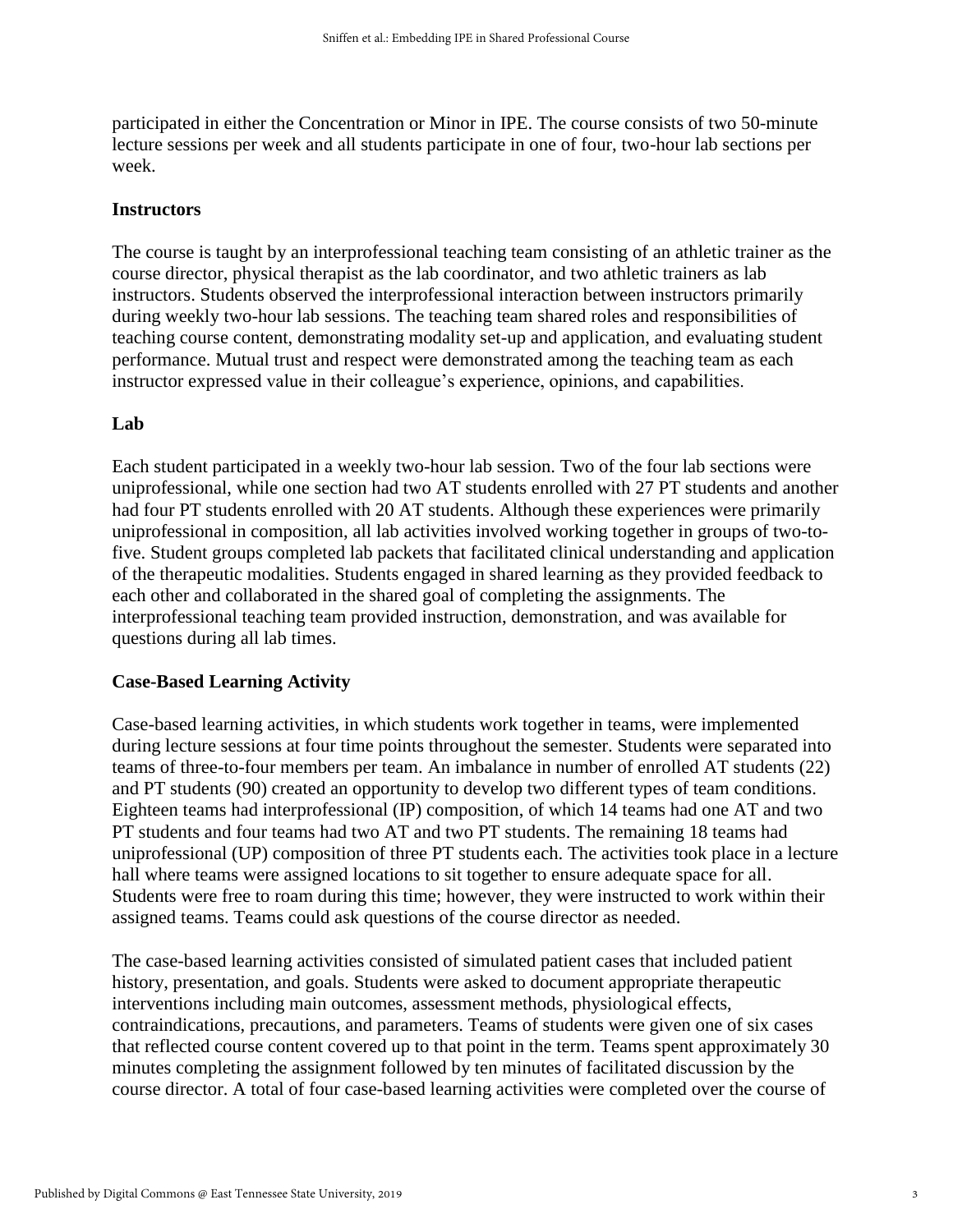the semester, occurring an average of four weeks apart. An example of one of the case studies is as follows:

A 34-year-old female presents with a diagnosis of chronic elbow tendinosis and complains of right lateral elbow pain and stiffness that she attributes to tennis activities. Exam reveals pain with palpation at the common wrist extensor tendon at the lateral elbow, pain and weakness with resisted wrist extension, and decreased active and passive range of motion (A/PROM) wrist flexion. Primary Medical History (PMHx): currently four months pregnant with gestational hypertension (HTN).

## **Critical Reflections**

At the end of the four case-based learning activities, students completed a written critical reflection assignment in which they were asked to respond to the following prompts:

- 1. Describe your overall readiness to apply therapeutic modalities in patient care.
- 2. Describe your experience with the team case report activity, considering the following:
	- a. Describe the overall quality of your group's work.
	- b. Discuss any of your individual characteristics (i.e. active listening, clear communication, honesty) that contributed to the quality of your team's work.
	- c. Discuss any of your other group member's individual characteristics that contributed to the quality of your team's work.
	- d. Discuss any challenges/barriers you encountered in the process of completing the team case report.
- 3. Describe your perceptions about the interprofessional nature of this course and its impact on your future role in patient care. Did it build off previous interprofessional coursework?

Including the opportunity for critical reflection after an interprofessional experience enables students to make meaningful connections between the team work processes employed during the activity and application to future practice (Buring et al., 2009; Mann, Gordon, & MacLeod, 2007). Critical reflections also enable educators to document the accomplishment of learning outcomes.

## **Methods**

A deductive qualitative approach was used to classify critical reflection content into a taxonomy of representative educational competencies. Two course instructors identified eight IPEC subcompetencies as relevant to the critical reflection assignment with two sub-competencies from each of the four core competencies (Table 1). The resulting framework of domains was used to deductively categorize the text of students' critical reflections. The two course instructors reviewed the de-identified text and independently classified excerpts into one of the eight IPEC sub-competencies. For any discrepancies in classification, the instructors discussed and agreed upon final classification, resulting in the taxonomy of critical reflection excepts corresponding to relevant IPEC sub-competencies. Frequencies of each sub-competency across IP and UP teams were calculated.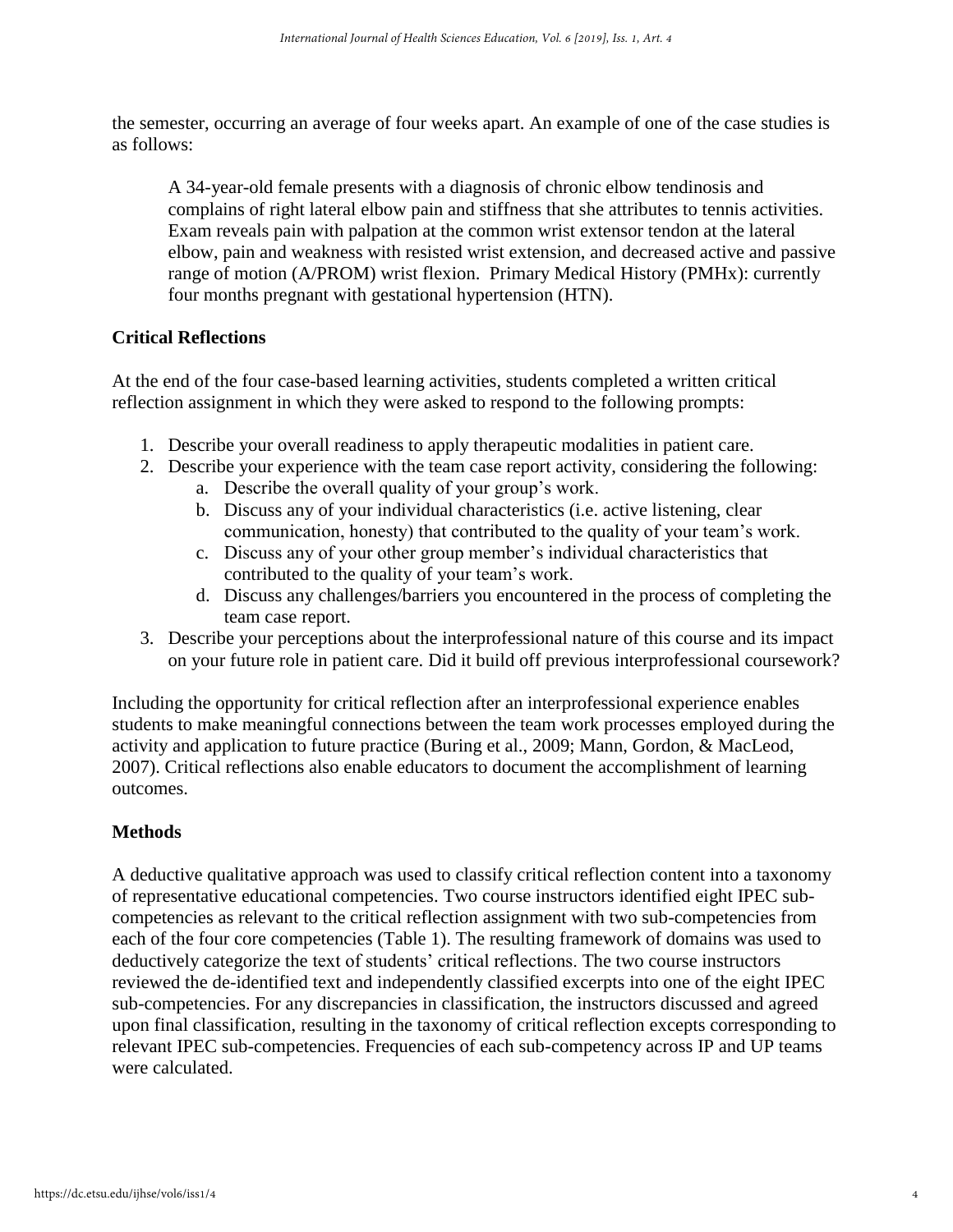|                                                     | <b>IPEC Sub-competency</b>                                                                                                                                             | IP<br>$n\left(\frac{0}{0}\right)$ | <b>UP</b><br>$n\left(\frac{0}{0}\right)$ |  |  |  |
|-----------------------------------------------------|------------------------------------------------------------------------------------------------------------------------------------------------------------------------|-----------------------------------|------------------------------------------|--|--|--|
| <b>Values/Ethics for Interprofessional Practice</b> |                                                                                                                                                                        |                                   |                                          |  |  |  |
| VE <sub>4</sub>                                     | Respect the unique cultures, values, roles/responsibilities, and<br>expertise of other health professions and the impact these<br>factors can have on health outcomes. | 36(12.5)                          | 28(9.0)                                  |  |  |  |
| VE <sub>6</sub>                                     | Develop a trusting relationship with patients, families, and<br>other team members.                                                                                    | 15(5.2)                           | 11(3.5)                                  |  |  |  |
| <b>Roles/Responsibilities</b>                       |                                                                                                                                                                        |                                   |                                          |  |  |  |
| RR9                                                 | Use unique and complimentary abilities of all members of the<br>46(16.0)<br>team to optimize health and patient care.                                                  |                                   | 39(12.5)                                 |  |  |  |
| <b>RR10</b>                                         | Describe how professionals in health and other fields can<br>collaborate and integrate clinical care and public health<br>interventions to optimize population health. | 23(8.0)                           | 41(13.2)                                 |  |  |  |
| <b>Interprofessional Communication</b>              |                                                                                                                                                                        |                                   |                                          |  |  |  |
| CC <sub>4</sub>                                     | Listen actively and encourage ideas and opinions of other<br>34(11.8)<br>team members.                                                                                 |                                   | 36(11.6)                                 |  |  |  |
| CC7                                                 | Recognize how one's uniqueness contributes to effective<br>communication, conflict resolution and positive<br>26(9.0)<br>interprofessional working relationships.      |                                   | 34(10.9)                                 |  |  |  |
| <b>Teams and Teamwork</b>                           |                                                                                                                                                                        |                                   |                                          |  |  |  |
| TT3                                                 | Engage health and other professionals in shared patient-<br>centered and population-focused problem solving.                                                           | 51(17.7)                          | 62(19.9)                                 |  |  |  |
| TT <sub>8</sub>                                     | Reflect on individual and team performance for individual, as<br>well as team, performance improvement.                                                                | 57(19.8)                          | 60(19.3)                                 |  |  |  |
| 288(100)<br>311(100)<br>Total comments (599):       |                                                                                                                                                                        |                                   |                                          |  |  |  |

Table 1. Frequency of comments representative of IPEC sub-competency

## **Outcomes**

Table 1 lists the eight relevant IPEC sub-competencies and the associated frequency of comments made within the critical reflections. Table 2 reports sample quotations for each subcompetency from students in interprofessional and uniprofessional groups.

**Table 2.** Comments representative of IPEC sub-competency by team condition

|     |             | <b>Comment</b>                                                                                                                                                                                                                             |
|-----|-------------|--------------------------------------------------------------------------------------------------------------------------------------------------------------------------------------------------------------------------------------------|
| VE4 | $_{\rm IP}$ | "The biggest thing interprofessionally was learning to work with someone new,<br>to respect them, and to assume that they have something valuable to add to the<br>group. This will undoubtedly be useful to me as a future professional." |
|     | UP          | "Learning how these modalities could be used in the practice of physical therapy<br>or athletic training was interesting and helped me learn more about the<br>similarities and differences between our professions. My case study group   |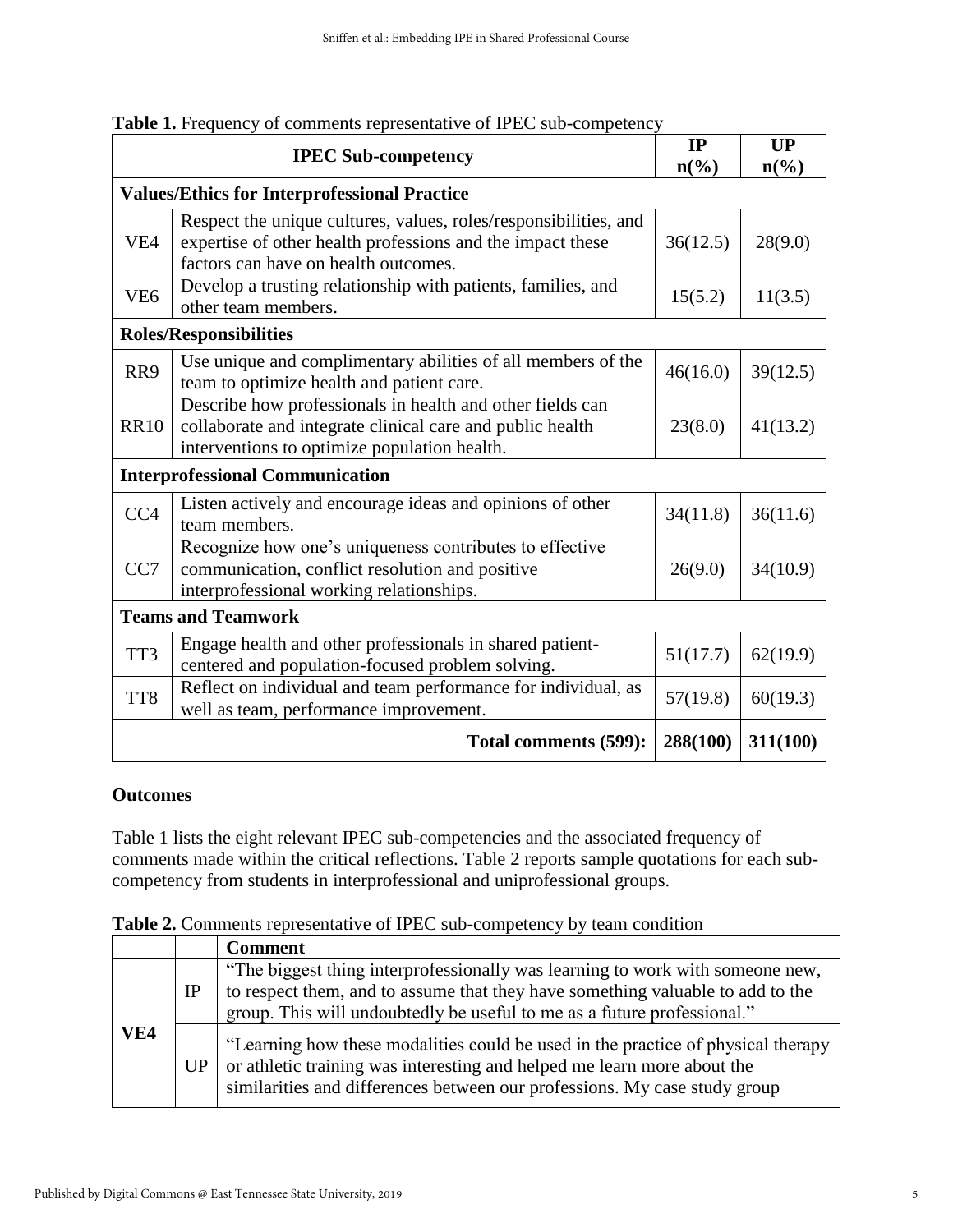|                 |           | consisted of only PTs, and I think it could have been helpful to have an AT. Not                                                                              |
|-----------------|-----------|---------------------------------------------------------------------------------------------------------------------------------------------------------------|
|                 |           | only due to their clinical experience, but also due to their different perspectives."                                                                         |
|                 |           |                                                                                                                                                               |
| VE <sub>6</sub> | $\rm IP$  | "Our communication improved as we grew more comfortable with each other.                                                                                      |
|                 |           | Also we didn't hesitate to ask questions if we were not in total agreement."                                                                                  |
|                 | <b>UP</b> | "While the peers I worked with were always PT's, so the same profession I will<br>be entering, we still got to practice working in group settings which is so |
|                 |           | important because there may be cases that require multiple opinions and it helps                                                                              |
|                 |           | to practice building relationship and good communication skills."                                                                                             |
|                 |           | "[Jane] not only was extremely organized in putting our case studies together                                                                                 |
|                 |           | and submitting them, but she was also always prepared for class. This helped us<br>manage our time well as a team and honestly helped me with different       |
|                 | IP        | techniques in remembering the material. [John] brought with him a different                                                                                   |
|                 |           | view, as he was the only AT student in our group, as well as being able to                                                                                    |
| RR9             |           | clearly communicate. He not only helped broaden my views on the course                                                                                        |
|                 |           | material, but also as a future health care professional."                                                                                                     |
|                 | <b>UP</b> | "[Jack] was very good about making sure we were thinking everything all the                                                                                   |
|                 |           | way through, while [Jill] worked well on clarifying any misunderstood                                                                                         |
|                 |           | information and working through the course work to help develop answers."                                                                                     |
|                 | $\rm IP$  | "Each member may have their own ideal way of reaching a patient's goals, but                                                                                  |
|                 |           | every member's plan for patient healing can't be done at once. So a consensus                                                                                 |
|                 |           | must be made among the health care team at some point about the best<br>comprehensive approach to a patient's well-being."                                    |
|                 |           | "In our professional careers, there are going to be moments when we have to                                                                                   |
| <b>RR10</b>     | <b>UP</b> | reach out to other professions in order to provide the best care to our patients.                                                                             |
|                 |           | Whether that be contacting the medical physician about your concerns,                                                                                         |
|                 |           | exchanging information with the athletic trainer that provided care to your                                                                                   |
|                 |           | athlete patient, or working together with an occupational therapist in a rehab                                                                                |
|                 |           | hospital."                                                                                                                                                    |
|                 | IP        | "Everyone displayed active listening skills and would let the other members                                                                                   |
|                 |           | know if they disagreed or had an idea that was different than the first one                                                                                   |
| CC4             |           | stated."                                                                                                                                                      |
|                 | <b>UP</b> | "We actively listened to each other and were honest when we thought an<br>alternative opinion might work better."                                             |
|                 |           | "Some of my individual characteristics that I believe helped with my team's                                                                                   |
|                 | IP        | success is my clear communication and my ability to think about the problem as                                                                                |
|                 |           | a whole while also looking at the details within the case. My communication                                                                                   |
| CC7             |           | was very important due to the amount of information that we were trying to sift                                                                               |
|                 |           | through."                                                                                                                                                     |
|                 | <b>UP</b> | "During our interactions, I felt that I brought a good deal of leadership and                                                                                 |
|                 |           | moderation to our group. For example, my group was divided between two                                                                                        |
|                 |           | modalities to use in the case, so I stepped in to help the group come to a unified                                                                            |
|                 |           | decision."                                                                                                                                                    |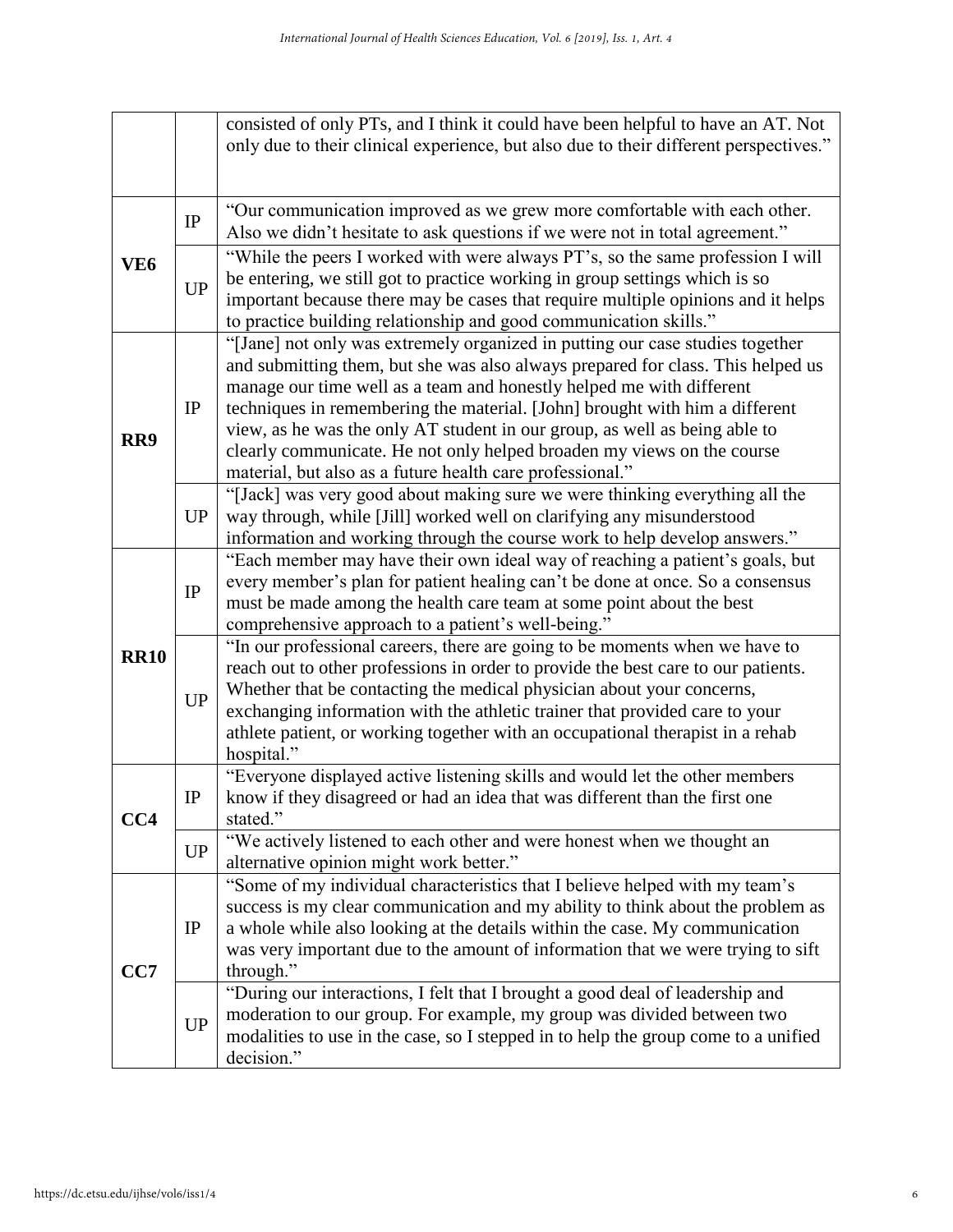| TT3 | IP        | "There were a few times where we would disagree on which modality to use or<br>whether or not certain parameters were correct. However, we were able to talk<br>through these difficult conversations and figure out the best answer as a group."                                                                         |
|-----|-----------|---------------------------------------------------------------------------------------------------------------------------------------------------------------------------------------------------------------------------------------------------------------------------------------------------------------------------|
|     | UP        | "We all contributed ideas and reasoned through why we would choose one<br>modality over another. We collectively looked at all the components and<br>determined if the modality was appropriate or inappropriate based on<br>contraindications and precautions, as well as the symptoms the patient was<br>experiencing." |
| TT8 | IP        | "My team was very capable, and we worked very well together. We produced<br>high quality work very efficiently. Our work style was very cohesive, and we<br>made cooperative decisions very well."                                                                                                                        |
|     | <b>UP</b> | "Overall, I think my group was very productive and produced high quality<br>work."                                                                                                                                                                                                                                        |

## **Values/Ethics for Interprofessional Practice**

Student reflections expressed a gained appreciation for other health professions' contributions to team outcomes, both in the context of the class assignment and in future health care practice (VE4). This awareness seems to have come about through the development of new relationships with peers during the progress of the case-based learning activities over the course of the semester (VE6).

#### **Roles and Responsibilities**

Students were able to articulate how their individual team members' strengths contributed to the success and quality of their group work (RR9). Furthermore, students commented on how professionals from multiple fields can and should work together to provide optimal patientcentered care (RR10). An example of the integration of these ideas was nicely articulated by the following physical therapy student:

Since I was able to work with both physical therapy and athletic training students in my group, I felt that this class was more interprofessional than my other physical therapy classes and reflected the interprofessional education courses I took in undergraduate. I was better able to gain an idea of the work that athletic trainers do and how therapeutic modalities are applied in athletic training, in addition to how they are used in physical therapy. In my future practice, if I work alongside athletic trainers, I will have a better understanding of their role in patient centered care and the role that therapeutic modalities play in their treatment of the cases that they see as athletic trainers. I also feel that this class, through its collaboration in case studies, will better prepare me for interacting with other healthcare professionals in my future practice.

Students described their comprehension of the connections between understanding health professionals' roles and the ability to effectively collaborate with others.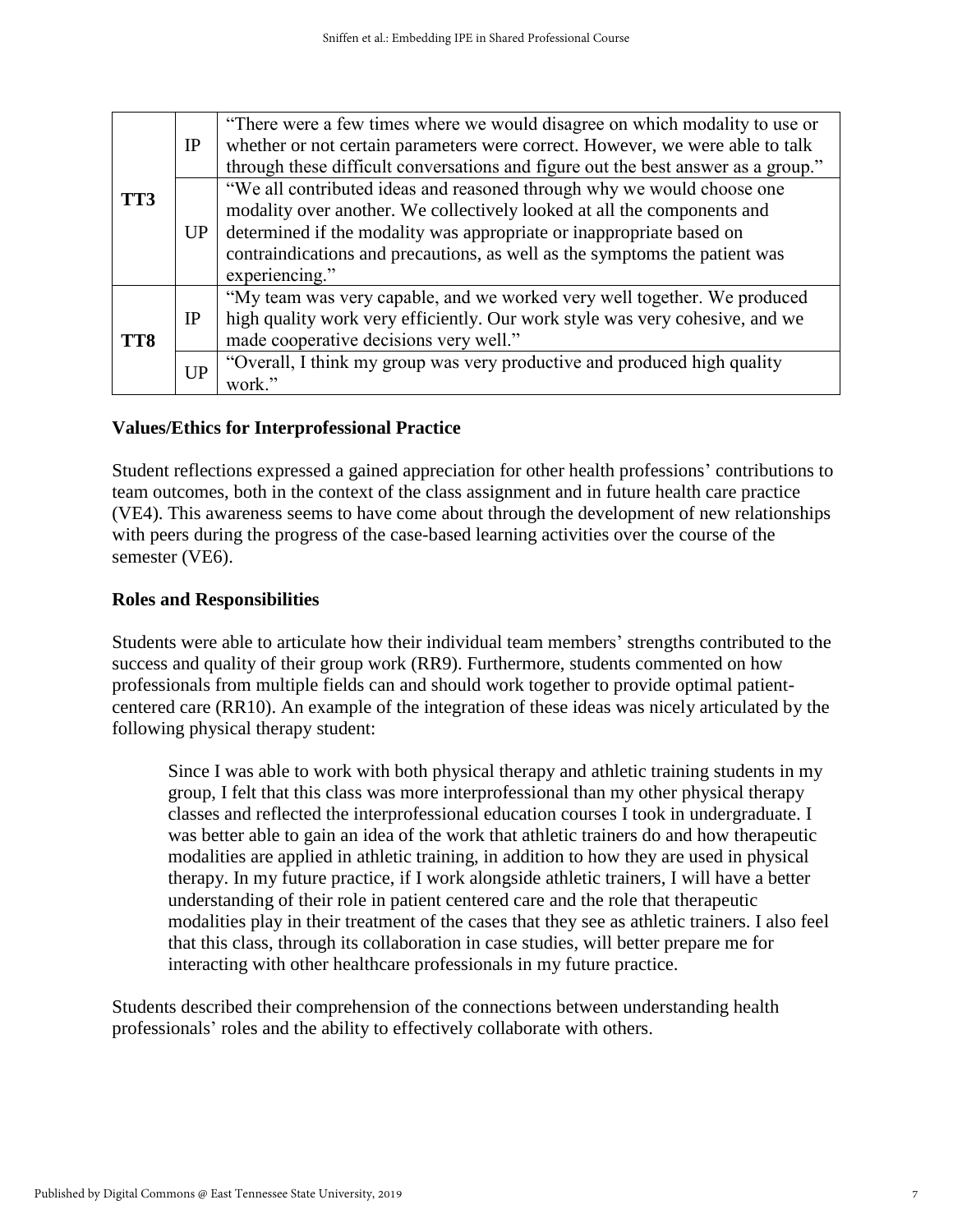## **Interprofessional Communication**

Students often commented on both their own and their team members' ability to actively listen. Many suggested that this skill, combined with an open forum for sharing ideas, contributed to the success of the team (CC4). Additionally, students articulated a variety of personal skills that they felt had a positive impact on the quality of work their team was able to produce (CC7).

## **Teams and Teamwork**

Throughout the reflections, students described the processes by which their teams were able to engage in solving the patient case. Often this would include how the team would work through disagreements or challenges (TT3). And of course, by design of the assignment, significant reflection on both individual and team performance was apparent (TT8).

## **Course Experience Overall**

The instructors were struck by many of the student's eloquent integration of foundational IPE concepts and a collaborative, patient-centered approach to health care. We felt that these reflected positive learning outcomes that originated in the undergraduate IPE curriculum and are now translating in the graduate level programs. These examples came from students in both IP and UP teams:

Patient-centered care relies on interprofessional collaboration. All members of a health care team must work together to achieve the best outcome for the patient. We must be able to communicate openly and respectfully with one another to share ideas and knowledge. This course gave us a good idea of how to collaborate with others and come to a decision. In previous IPE courses, we have learned information that definitely translated into this class. The importance of patient-centered care and interprofessional collaboration has carried through each IPE course and this course on therapeutic modalities. (Interprofessional Team)

Not only has modalities provided a wealth of new knowledge, but it has required and encouraged a form of teamwork that not all classes strongly emphasize. This teamwork can be experienced through team case report activities in the lecture hall, or during lab on Tuesdays or Thursdays. This form of teamwork has been a skill that classes have been attempting to put into practice throughout the curriculum, but this first year of grad school has proven that group work like group studying and sharing our strengths and weaknesses is extremely beneficial for continuous growth at SLU in this our respective programs. (Uniprofessional Team)

Students from both groups were able to reflect on their experience using appropriate IPE terminology. Through descriptions that demonstrate relevant IPEC sub-competencies, educators can utilize this documentation as evidence of inclusion of IPE in the curriculum and successfully meet accreditation standards.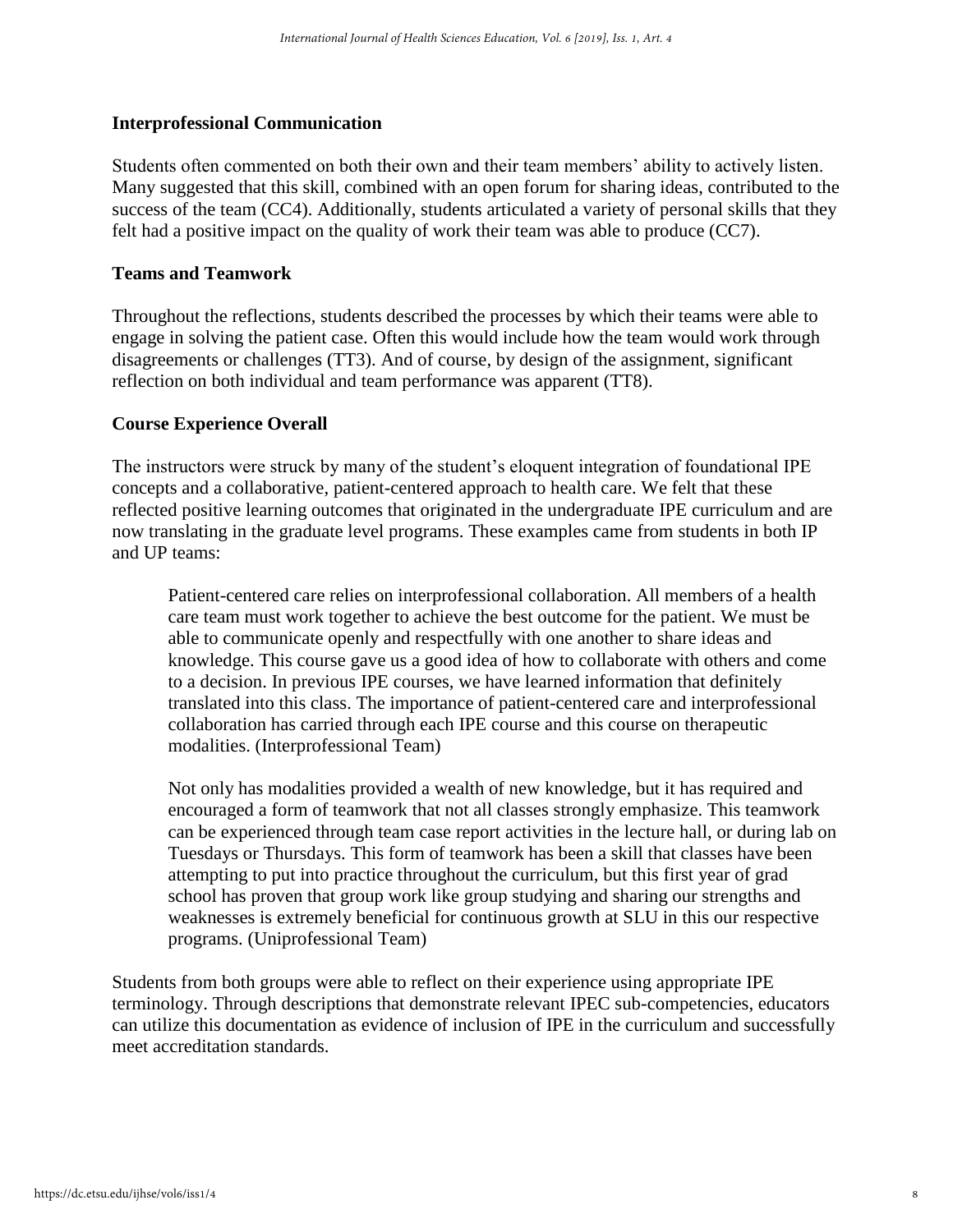#### **Discussion**

Health professions programs are challenged when incorporating IPE into already crowded curricula where resources and time may be limited (Breitbach et al., 2013; Zorek & Raehl, 2013). Finding unique and novel ways to embed IPE into these programs is important to educators. Creating IPE pedagogy in an existing shared professional course may be a viable option. This course incorporated varying levels of interprofessionalism and team work that may be effective in addressing relevant IPEC Competencies. The combination of an interprofessional teaching team, case-based learning activities, and group work in lab appeared to contribute to a positive interprofessional experience regardless of team composition in the case-based learning activities. Student reflections after these activities document perceived benefits to this approach that align with the IPEC Core Competency domains, including specific sub-competencies. This alignment could enable educators to demonstrate how IPE experiences are meeting accreditation standards. By using a variety of interprofessional and team work strategies in an existing shared professional course, AT and PT programs can include IPE in line with IPEC competencies and accreditation standards.

One limitation to this study is that student's demonstration of IPEC competencies may not be solely attributed to the case-based learning experiences as there was no control group and many other professional interactions exist in other academic, clinical, lab, and social experiences. However, this continued use of team work and critical reflection across the continuum of foundational and graduate educational experiences is important to collaborative skill development (IOM, 2015). Additionally, the students participating in this course were early stage learners; e.g. they may not have formed clear and distinct professional identities at this juncture in their education. It is possible that the stage of learner is important for the type of pedagogical experiences that provide the highest impact for interprofessional learning. Finally, this report represents one time point on that continuum and future research should consider the longitudinal assessment of IPEC competencies across multiple timepoints.

#### **Conclusion**

This article reflects preliminary insight into the impact of interprofessional education in a shared professional program course for athletic training and physical therapy students. However, we feel that we present a novel and useful approach for programs who wish to embed interprofessional learning activities to meet updated accreditation standards. Adaptation of an existing shared course can be an excellent option for programs as they manage limited faculty and financial resources, along with a crowded existing curriculum. Future research could include more robust investigations of the impact of this approach, along with a broader look at the effect of interprofessional education on the patients and population these health professionals serve as they enter the healthcare workforce.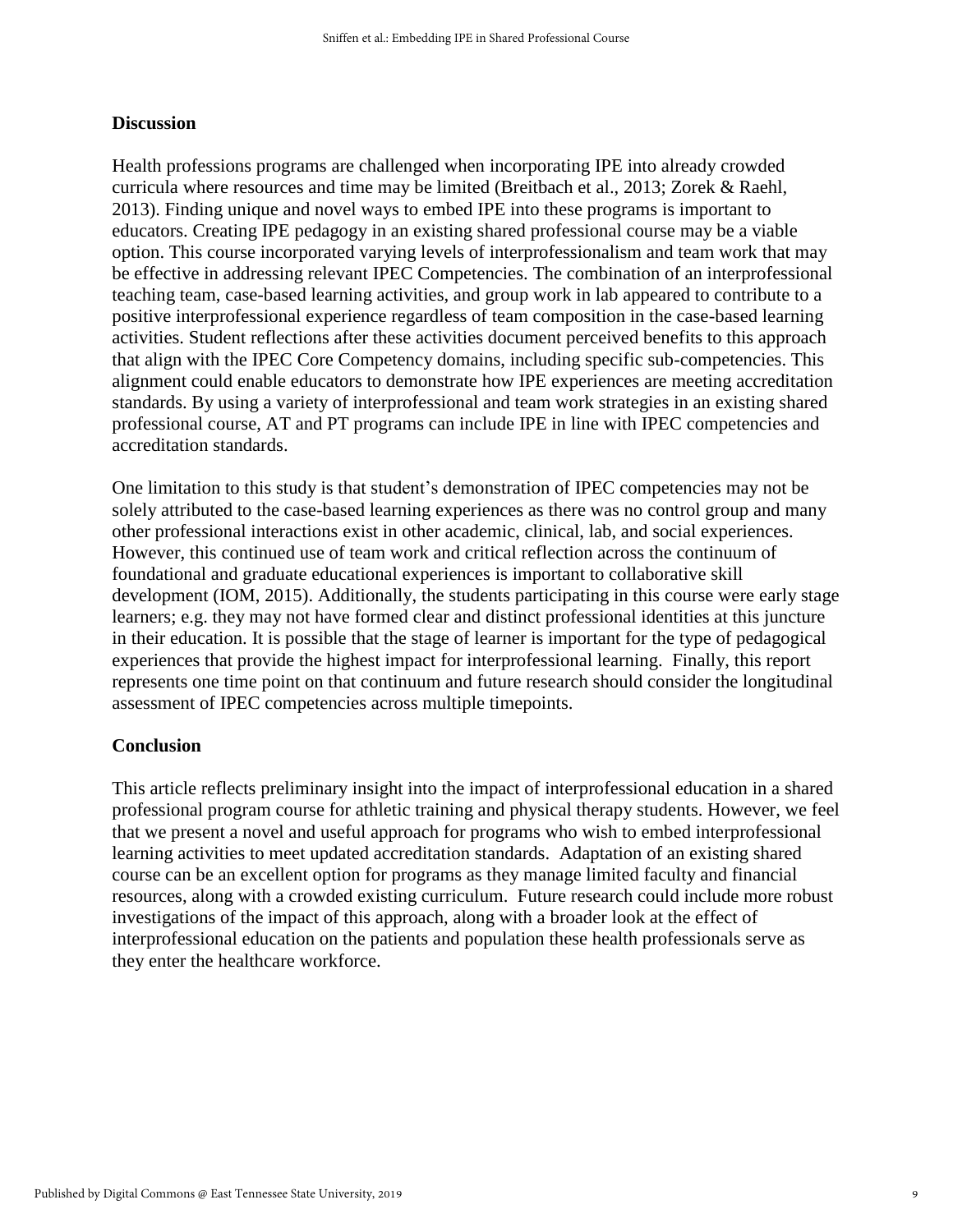## **References**

- Barnett, G. V., Hollister, L., & Hall, S. (2011). Use of the standardized patient to clarify interdisciplinary team roles. *Clinical Simulation In Nursing, 7*(5), E169-E173. doi:10.1016/j.ecns.2010.01.004
- Breitbach, A. P., Sargeant, D. M., Gettemeier, P. R., Ruebling, I., Carlson, J., Eliot, K., . . . Gockel-Blessing, E. A. (2013). From buy-in to integration: Melding an interprofessional initiative into academic programs in the health professions. *Journal of Allied Health, 42*(3), E67-73.
- Buring, S., Bhushan, A., Broeseker, A., Conway, S., Duncan-Hewitt, W., Hansen, L., & Westberg, S. (2009). Interprofessional education: Definitions, student competencies, and guidelines for implementation. *American Journal of Pharmaceutical Education*, *73*(4), 59.
- Colgrove, Y., & VanHoose, L. (2017). DPT student perceptions of the physical therapist assistant's role: Effect of collaborative case-based learning compared to traditional content delivery and clinical experience. *Journal of Allied Health*, *46*(1), 1-9.
- Commission on Accreditation for Physical Therapy Education (CAPTE). (2017). Standards and Required Elements for Accreditation of Physical Therapist Education Programs. Retrieved from

[http://www.capteonline.org/uploadedFiles/CAPTEorg/About\\_CAPTE/Resources/Accredi](http://www.capteonline.org/uploadedFiles/CAPTEorg/About_CAPTE/Resources/Accreditation_Handbook/CAPTE_PTStandardsEvidence.pdf) [tation\\_Handbook/CAPTE\\_PTStandardsEvidence.pdf](http://www.capteonline.org/uploadedFiles/CAPTEorg/About_CAPTE/Resources/Accreditation_Handbook/CAPTE_PTStandardsEvidence.pdf)

- Commission on Accreditation of Athletic Training Education. (2018). *2020 Standards for Accreditation of Professional Athletic Training Programs Master's Degree Programs*. Retrieved from Austin, TX: [https://caate.net/wp-content/uploads/2018/02/2020-](https://caate.net/wp-content/uploads/2018/02/2020-Standards-for-Professional-Programs-copyedited-clean.pdf) [Standards-for-Professional-Programs-copyedited-clean.pdf](https://caate.net/wp-content/uploads/2018/02/2020-Standards-for-Professional-Programs-copyedited-clean.pdf)
- Cruess, Richard L, & Cruess, Sylvia R. (2008). Expectations and obligations: Professionalism and medicine's social contract with society. *Perspectives in Biology and Medicine, 51*(4), 579-598. doi:10.1353/pbm.0.0045
- Interprofessional Education Collaborative. (2011). *Core competencies for interprofessional collaborative practice: Report of an expert panel*. Retrieved from Washington DC: <http://www.aacn.nche.edu/education-resources/ipecreport.pdf>
- Interprofessional Education Collaborative. (2016). *Core Competencies for Interprofessional Collaborative Practice: 2016 Update*. Retrieved from Washington DC: [https://ipecollaborative.org/uploads/IPEC-2016-Updated-Core-Competencies-](https://ipecollaborative.org/uploads/IPEC-2016-Updated-Core-Competencies-Report__final_release_.PDF)[Report\\_\\_final\\_release\\_.PDF](https://ipecollaborative.org/uploads/IPEC-2016-Updated-Core-Competencies-Report__final_release_.PDF)
- Ivey, C. K., Bowman, D. H., & Lockeman, K. S. (2018). Changes in physical and occupational therapy students' self-efficacy using an interprofessional case-based educational experience. *Journal of Physical Therapy Education, 32*(2), 199-205. doi:10.1097/jte.0000000000000055
- Khalili, H., Hall, J., & DeLuca, S. (2014). Historical analysis of professionalism in western societies: implications for interprofessional education and collaborative practice. *Journal of Interprofessional Care, 28*(2), 92-97. doi:10.3109/13561820.2013.869197
- Klossner, J. (2008). The role of legitimation in the professional socialization of second-year undergraduate athletic training students. *Journal of Athletic Training, 43*(4), 379-385. doi:10.4085/1062-6050-43.4.379